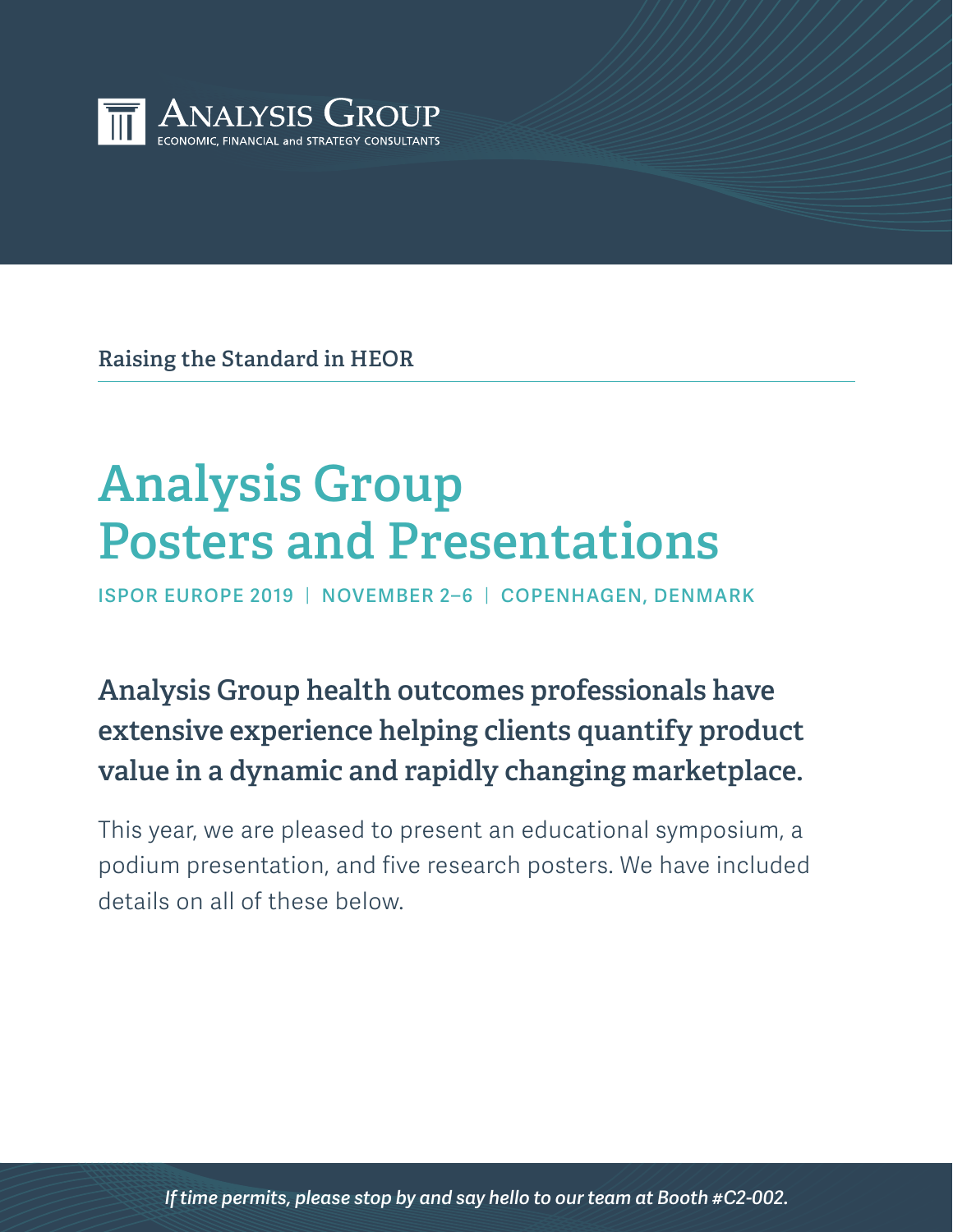# **ISPOR Europe 2019 Analysis Group Educational Symposium and Podium Presentations**

### E DUCATIONAL SYMPOSIUM

#### **Monday, November 4, 2019** | **7:15–8:15 a.m.** | **Hall C1 M2-3 (Ground Floor)**

# **Gene Therapy – Value and Access in Europe**

Recent advances in gene therapies are rapidly evolving to care for many life-threatening conditions with high unmet need. The introduction of durable and potentially curative new treatment options is changing the prospects for providers, patients, and their families. Regulatory agencies are accounting for these innovative treatments with new programs and guidelines. The European Medicines Agency (EMA) has developed a number of scientific guidelines specific to gene therapy products to keep pace with clinical and scientific innovations, and introduced the priority medicines (PRIME) scheme in 2016. As one type of advanced therapy medicinal products (ATMPs), gene therapy can receive the PRIME designation, which expedites the process for new medicine to reach the market and patients.

As regulators put policies in place to prepare for the coming wave of gene therapies, there are significant challenges in using conventional metrics to assess long-term value. A lack of effective comparators and the heterogeneity of the patient population in clinical trials introduce uncertainties when assessing the value of these medicines. High upfront costs and limited evidence of long-term outcomes also highlight the need for new reimbursement models. A new value assessment framework is needed to incorporate broader elements of value into the decision making. In light of this situation, presenters will discuss well-known considerations and potential alternative approaches to assessing value-based pricing for gene therapies. They will facilitate a dialogue on how to prepare the healthcare system for the advancement of gene therapies, from the perspectives of manufacturers, policy makers, and payers.

#### **Moderator:**

Eric Q. Wu, Ph.D., *Managing Principal, Analysis Group, Boston, Massachusetts, USA*

#### **Panelists:**

Michael F. Drummond, M.Com., D.Phil., *Centre for Health Economics, University of York, York, England, UK* Omar Dabbous, M.D., M.P.H., *AveXis, Inc., Bannockburn, Illinois, USA* Jenny Zhou, Ph.D., *Vice President, Analysis Group, London, England, UK*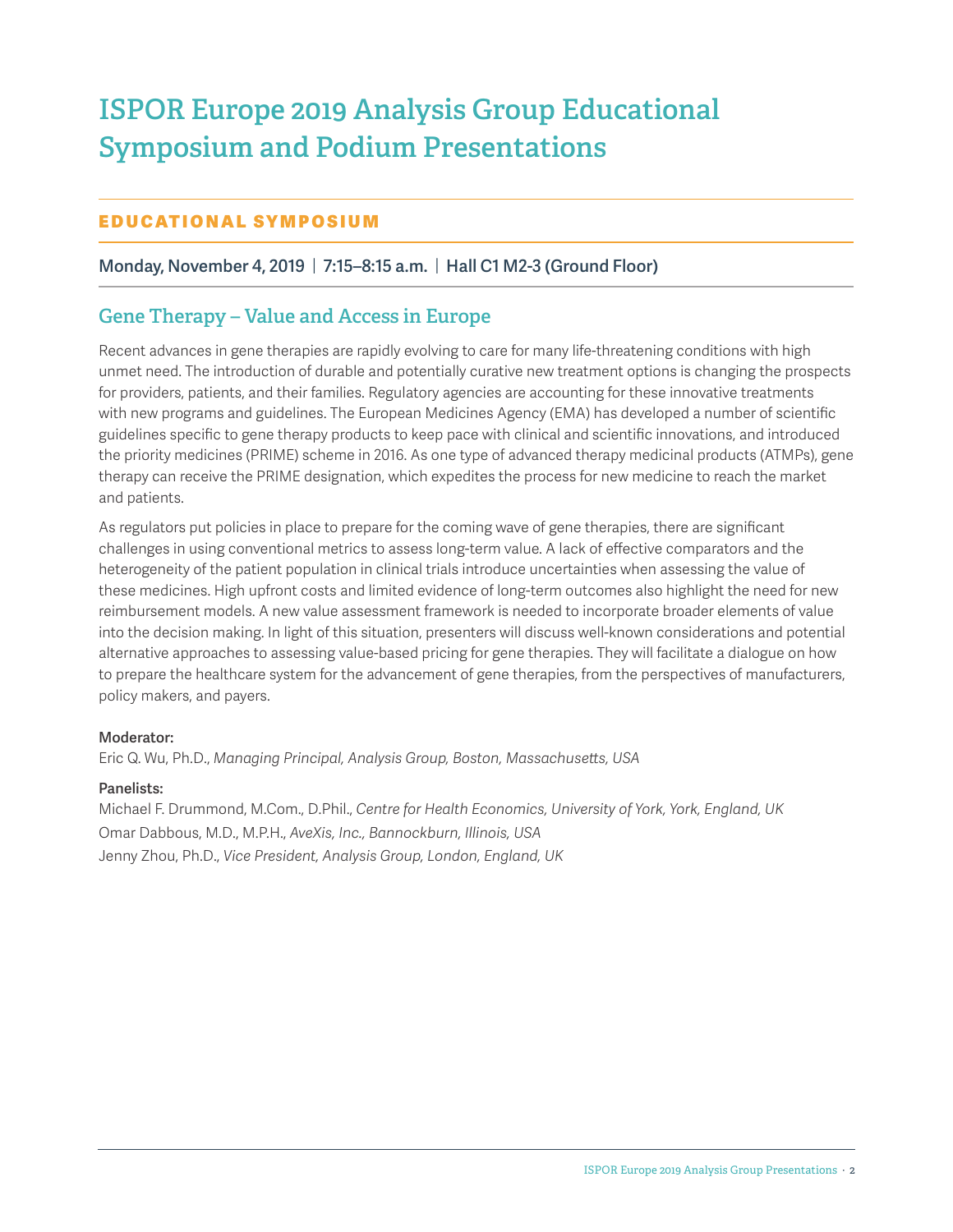### PODIUM PRESENTATION - BREAKOUT SESSION I

**Monday, November 4, 2019** | **11:00 a.m.–12:00 p.m.**

#### **P1: ARTIFICIAL INTELLIGENCE STUDIES**

# **AI1: Predictors of High Healthcare Utilisers Among Patients with Chronic Hypoparathyroidism – Application of Machine Learning Methodology**

**Objectives:** To identify patient characteristics that predict high healthcare utilisers among adult patients with chronic hypoparathyroidism using machine learning methodology.

**Conclusions:** Recent studies showed that chronic hypoparathyroidism is associated with increased risk of infections, renal, or cardiovascular complications, and diabetes. Improved treatment for patients with chronic hypoparathyroidism may reduce risks of these complications, which are predictive of healthcare utilization that may lead to high medical care expenditure in the following year.

#### **Analysis Group Authors:**

Elyse Swallow, *Vice President*, and Wei Gao, *Manager*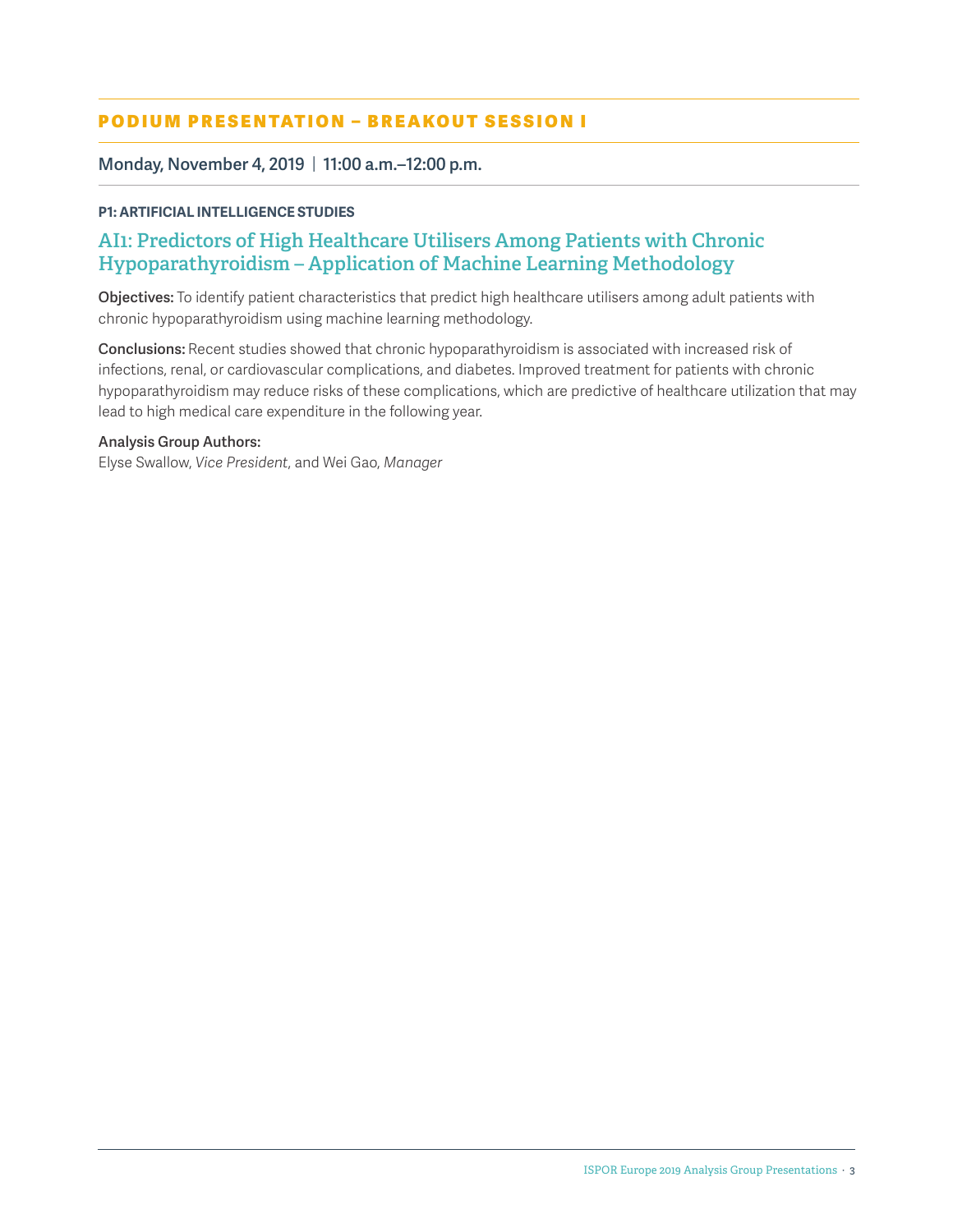# **ISPOR Europe 2019 Analysis Group Research Posters**

#### SESSION II

**Monday, November 4, 2019** | **3:30–7:00 p.m. Q Poster Discussion Hour: 6:00–7:00 p.m.**

#### **PCN168: CANCER**

# **Economic Burden of Relapse After Hematopoietic Stem Cell Transplantation (HSCT) in Patients with Acute Myeloid Leukemia (AML): A Retrospective Claims-Based Analysis**

**Objectives:** The economic impact of relapse post-HSCT has not been evaluated in AML. A claims-based study was performed to assess healthcare resource utilization (HRU) and costs in patients with AML following HSCT in the US.

**Conclusions:** Significantly increased HRU and healthcare costs associated with relapse post-HSCT highlight the tremendous unmet need for new treatments that reduce post-HSCT relapse risk.

#### **SESSION III**

**Tuesday, November 5, 2019** | **10:30 a.m.–2:00 p.m.** Q **Poster Discussion Hour: 1:00–2:00 p.m.**

**PBI18: BIOLOGICS/BIOSIMILARS/REGENERATIVE MEDICINE**

# **Estimation of the Healthcare Resource Utilization (HCRU) Costs in Patients with Relapsed or Refractory Diffuse Large B-Cell Lymphoma Receiving Tisagenlecleucel: A Micro-Consulting Study in the UK and France**

**Objectives:** To estimate the cost of healthcare resource utilization (HCRU) in relapsed or refractory (r/r) diffuse large B-cell lymphoma (DLBCL) patients treated with tisagenlecleucel.

**Conclusions:** The HCRU costs within two months of tisagenlecleucel administration equated to £24,009 in the UK and €30,172 in France. Further research with estimates based on real-world clinical use of tisagenlecleucel is warranted.